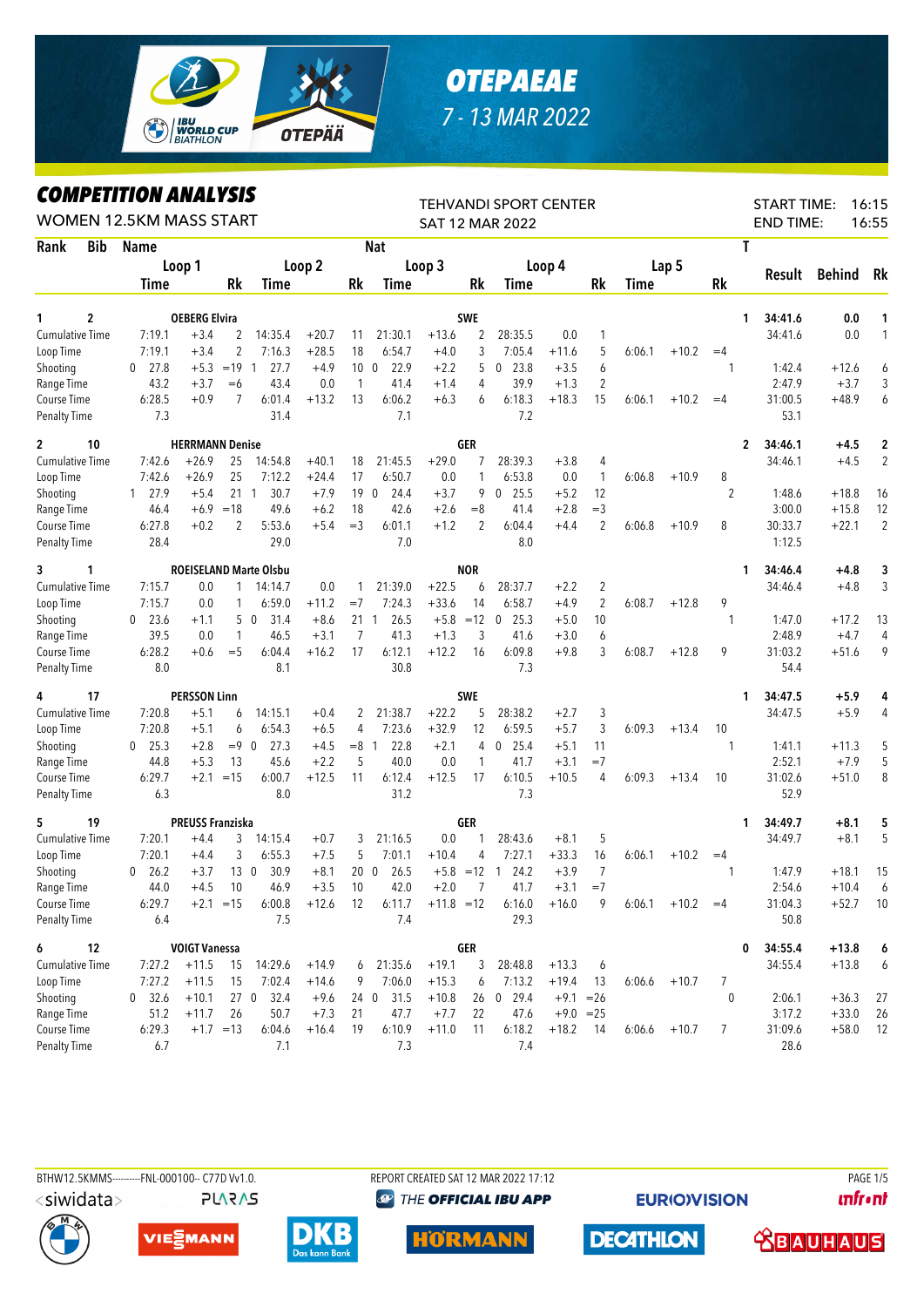| Bib<br>Rank                         | <b>Name</b>                  |                                | Nat                      |                                   |                    |                 |                   |                         |                 |                             | T                  |                      |        |         |                      |                    |                        |                    |
|-------------------------------------|------------------------------|--------------------------------|--------------------------|-----------------------------------|--------------------|-----------------|-------------------|-------------------------|-----------------|-----------------------------|--------------------|----------------------|--------|---------|----------------------|--------------------|------------------------|--------------------|
|                                     | Loop 1                       |                                | Loop 2                   |                                   | Loop 3             |                 |                   |                         | Loop 4          |                             |                    | Lap 5                |        | Result  |                      | Behind             | Rk                     |                    |
|                                     | Time                         |                                | Rk                       | Time                              |                    | Rk              | Time              |                         | Rk              | Time                        |                    | Rk                   | Time   |         | Rk                   |                    |                        |                    |
| 9<br>7                              |                              |                                |                          | <b>BRAISAZ-BOUCHET Justine</b>    |                    |                 |                   |                         | FRA             |                             |                    |                      |        |         | 3                    | 34:56.8            | $+15.2$                | 7                  |
| <b>Cumulative Time</b>              | 7:46.1                       | $+30.4$                        | 28                       | 14:55.1                           | $+40.4$            | 19              | 21:48.0           | $+31.5$                 | 8               | 29:00.9                     | $+25.4$            | 9                    |        |         |                      | 34:56.8            | $+15.2$                | $\overline{7}$     |
| Loop Time                           | 7:46.1                       | $+30.4$                        | 28                       | 7:09.0                            | $+21.2$            | 14              | 6:52.9            | $+2.2$                  | $\overline{2}$  | 7:12.9                      | $+19.1$            | 12                   | 5:55.9 | 0.0     | 1                    |                    |                        |                    |
| Shooting                            | 33.0<br>$\mathbf{1}$         | $+10.5$                        | 28 1                     | 32.9                              | $+10.1$            | 27 <sub>0</sub> | 30.2              | $+9.5$                  | 25              | 29.3<br>1                   | $+9.0$             | 25                   |        |         | 3                    | 2:05.6             | $+35.8$                | 26                 |
| Range Time<br>Course Time           | 51.0<br>6:27.6               | $+11.5$<br>0.0                 | 25<br>1                  | 53.4<br>5:48.2                    | $+10.0$<br>0.0     | 28<br>1         | 46.7<br>5:59.9    | $+6.7$<br>0.0           | 18<br>1         | 44.5<br>6:00.0              | $+5.9$<br>0.0      | 14<br>$\mathbf{1}$   | 5:55.9 | 0.0     | 1                    | 3:15.6<br>30:11.6  | $+31.4$<br>0.0         | 23<br>$\mathbf{1}$ |
| Penalty Time                        | 27.5                         |                                |                          | 27.4                              |                    |                 | 6.2               |                         |                 | 28.3                        |                    |                      |        |         |                      | 1:29.5             |                        |                    |
| 8<br>13                             |                              | <b>ECKHOFF Tiril</b>           |                          |                                   |                    |                 |                   |                         | <b>NOR</b>      |                             |                    |                      |        |         | 2                    | 34:59.0            | $+17.4$                | 8                  |
| <b>Cumulative Time</b>              | 7:40.3                       | $+24.6$                        | 24                       | 14:30.7                           | $+16.0$            | 8               | 21:58.0           | $+41.5$                 | 10              | 28:58.2                     | $+22.7$            | 8                    |        |         |                      | 34:59.0            | $+17.4$                | 8                  |
| Loop Time                           | 7:40.3                       | $+24.6$                        | 24                       | 6:50.4                            | $+2.6$             | $\overline{2}$  | 7:27.3            | $+36.6$                 | 16              | 7:00.2                      | $+6.4$             | 4<br>5               | 6:00.8 | $+4.9$  | $\overline{2}$       |                    |                        |                    |
| Shooting<br>Range Time              | 27.1<br>$\mathbf{1}$<br>44.2 | $+4.6$<br>$+4.7$               | 14 <sub>0</sub><br>$=11$ | 27.2<br>47.6                      | $+4.4$<br>$+4.2$   | $=6$<br>12      | 29.4<br>47.6      | $+8.7$<br>$+7.6$        | 22<br>21        | 23.7<br>$\mathbf 0$<br>41.4 | $+3.4$<br>$+2.8$   | $=$ 3                |        |         | 2                    | 1:47.5<br>3:00.8   | $+17.7$<br>$+16.6$     | 14<br>13           |
| Course Time                         | 6:28.6                       | $+1.0$                         | 8                        | 5:56.2                            | $+8.0$             | 5               | 6:10.2            | $+10.3$                 | $=8$            | 6:11.5                      | $+11.5$            | $=$ 5                | 6:00.8 | $+4.9$  | 2                    | 30:47.3            | $+35.7$                | 3                  |
| <b>Penalty Time</b>                 | 27.4                         |                                |                          | 6.5                               |                    |                 | 29.5              |                         |                 | 7.2                         |                    |                      |        |         |                      | 1:10.8             |                        |                    |
| 3<br>9                              |                              | <b>OEBERG Hanna</b>            |                          |                                   |                    |                 |                   |                         | <b>SWE</b>      |                             |                    |                      |        |         | 2                    | 35:08.7            | $+27.1$                | 9                  |
| <b>Cumulative Time</b><br>Loop Time | 7:38.2<br>7:38.2             | $+22.5$<br>$+22.5$             | 21<br>21                 | 14:26.0<br>6:47.8                 | $+11.3$<br>0.0     | 5<br>1          | 21:50.1<br>7:24.1 | $+33.6$<br>$+33.4$      | 9<br>13         | 28:55.6<br>7:05.5           | $+20.1$<br>$+11.7$ | 7<br>6               | 6:13.1 | $+17.2$ | 12                   | 35:08.7            | $+27.1$                | 9                  |
| Shooting                            | 23.5<br>$\mathbf{1}$         | $+1.0$                         | $=3$ 0                   | 22.8                              | 0.0                | $1\quad1$       | 24.5              | $+3.8$                  | 10              | 20.3<br>$\mathbf 0$         | 0.0                | $\mathbf{1}$         |        |         | $\overline{2}$       | 1:31.4             | $+1.6$                 | $\overline{2}$     |
| Range Time                          | 40.1                         | $+0.6$                         | 2                        | 44.0                              | $+0.6$             | $=$ 3           | 41.5              | $+1.5$                  | $=$ 5           | 38.6                        | 0.0                | $\mathbf{1}$         |        |         |                      | 2:44.2             | 0.0                    | 1                  |
| Course Time                         | 6:27.9                       | $+0.3$                         | 3                        | 5:57.6                            | $+9.4$             | 7               | 6:11.7            | $+11.8 = 12$            |                 | 6:19.8                      | $+19.8$            | 17                   | 6:13.1 | $+17.2$ | 12                   | 31:10.1            | $+58.5$                | 13                 |
| <b>Penalty Time</b>                 | 30.2                         |                                |                          | 6.2                               |                    |                 | 30.9              |                         |                 | 7.1                         |                    |                      |        |         |                      | 1:14.4             |                        |                    |
| 11<br>10                            |                              | DAVIDOVA Marketa               |                          |                                   |                    |                 |                   |                         | <b>CZE</b>      |                             |                    |                      |        |         | $\mathbf{2}$         | 35:22.0            | +40.4                  | 10                 |
| <b>Cumulative Time</b><br>Loop Time | 7:45.0<br>7:45.0             | $+29.3$<br>$+29.3$             | 26<br>26                 | 14:37.3<br>6:52.3                 | $+22.6$<br>$+4.5$  | 12<br>3         | 21:59.0<br>7:21.7 | $+42.5$<br>$+31.0$      | 12<br>11        | 29:04.8<br>7:05.8           | $+29.3$<br>$+12.0$ | 10<br>$\overline{7}$ | 6:17.2 | $+21.3$ |                      | 35:22.0            | $+40.4$                | 10                 |
| Shooting                            | 30.2<br>$\mathbf{1}$         | $+7.7$                         | 230                      | 32.6                              | $+9.8$             | 25 <sub>1</sub> | 29.5              | $+8.8$                  | 23              | 28.9<br>$\mathbf 0$         | $+8.6$             | $= 23$               |        |         | 15<br>$\overline{2}$ | 2:01.3             | $+31.5$                | 23                 |
| Range Time                          | 48.4                         | $+8.9$                         | 22                       | 52.4                              | $+9.0$             | 27              | 48.1              | $+8.1$                  | 26              | 47.5                        | $+8.9$             | 24                   |        |         |                      | 3:16.4             | $+32.2$                | 25                 |
| Course Time                         | 6:29.1                       | $+1.5$                         | 11                       | 5:53.6                            | $+5.4$             | $=$ 3           | 6:04.7            | $+4.8$                  | $\overline{4}$  | 6:11.5                      | $+11.5$            | $=$ 5                | 6:17.2 | $+21.3$ | 15                   | 30:56.1            | $+44.5$                | 5                  |
| <b>Penalty Time</b>                 | 27.5                         |                                |                          | 6.2                               |                    |                 | 28.8              |                         |                 | 6.7                         |                    |                      |        |         |                      | 1:09.4             |                        |                    |
| 28<br>11                            |                              |                                |                          | <b>HOJNISZ-STAREGA Monika</b>     |                    |                 |                   |                         | <b>POL</b>      |                             |                    |                      |        |         | 1                    | 35:32.6            | $+51.0$                | 11                 |
| <b>Cumulative Time</b><br>Loop Time | 7:29.3<br>7:29.3             | $+13.6$<br>$+13.6$             | 16<br>16                 | 14:32.0<br>7:02.7                 | $+17.3$<br>$+14.9$ | 10<br>10        | 21:58.4<br>7:26.4 | $+41.9$<br>$+35.7$      | 11<br>15        | 29:10.8<br>7:12.4           | $+35.3$<br>$+18.6$ | 11<br>11             | 6:21.8 | $+25.9$ | 17                   | 35:32.6            | $+51.0$                | 11                 |
| Shooting                            | 24.1<br>0                    | $+1.6$                         | $7^{\circ}$              | 27.3<br>$\mathbf 0$               | $+4.5$             | $=8$            | 27.8<br>-1        | $+7.1$                  | 18              | $\boldsymbol{0}$<br>24.9    | $+4.6$             | 8                    |        |         | 1                    | 1:44.3             | $+14.5$                | 9                  |
| Range Time                          | 45.1                         | $+5.6$                         | 14                       | 47.8                              | $+4.4$             | 14              | 46.8              | $+6.8$                  | 19              | 44.0                        | $+5.4$             | 13                   |        |         |                      | 3:03.7             | $+19.5$                | 15                 |
| Course Time                         | 6:38.0                       | $+10.4$                        | 30                       | 6:08.6                            | $+20.4$            | 23              | 6:10.3            | $+10.4$                 | 10              | 6:21.1                      | $+21.1$            | 18                   | 6:21.8 | $+25.9$ | 17                   | 31:39.8            | $+1:28.2$              | 18                 |
| <b>Penalty Time</b>                 | 6.2                          |                                |                          | 6.3                               |                    |                 | 29.3              |                         |                 | 7.2                         |                    |                      |        |         |                      | 49.0               |                        |                    |
| 15<br>12                            |                              |                                |                          | <b>TANDREVOLD Ingrid Landmark</b> |                    |                 |                   |                         | <b>NOR</b>      |                             |                    |                      |        |         | 1                    | 35:36.6            | $+55.0$                | 12                 |
| <b>Cumulative Time</b><br>Loop Time | 7:45.7<br>7:45.7             | $+30.0$<br>$+30.0$             | 27                       | 27 14:41.3<br>6:55.6              | $+26.6$<br>$+7.8$  | 15<br>6         | 22:14.2<br>7:32.9 | $+57.7$<br>$+42.2$      | 16<br>22        | 29:23.9<br>7:09.7           | $+48.4$<br>$+15.9$ | 14<br>8              | 6:12.7 | $+16.8$ | 11                   | 35:36.6            | $+55.0$                | 12                 |
| Shooting                            | 1 28.4                       | $+5.9$                         | 220                      | 30.4                              | $+7.6$             | 18 <sub>0</sub> | 28.2              | $+7.5$                  |                 | 19 0 27.4                   | $+7.1$             | 18                   |        |         | 1                    | 1:54.5             | $+24.7$                | 20                 |
| Range Time                          | 48.9                         | $+9.4$                         | 23                       | 51.1                              | $+7.7$             | 23              | 44.2              | $+4.2$                  | 13              | 44.9                        | $+6.3$             | 15                   |        |         |                      | 3:09.1             | $+24.9$                | 17                 |
| Course Time                         | 6:29.3                       | $+1.7 = 13$                    |                          | 5:58.2                            | $+10.0$            | 8               | 6:42.1            | $+42.2$                 | 28              | 6:17.9                      | $+17.9$            | 13                   | 6:12.7 | $+16.8$ | 11                   | 31:40.2            | $+1:28.6$              | 19                 |
| <b>Penalty Time</b>                 | 27.4                         |                                |                          | 6.3                               |                    |                 | 6.5               |                         |                 | 6.8                         |                    |                      |        |         |                      | 47.2               |                        |                    |
| 20<br>13                            |                              | <b>CHEVALIER Chloe</b>         |                          |                                   |                    |                 |                   |                         | FRA             |                             |                    |                      |        |         | 1                    | 35:40.2            | $+58.6$                | 13                 |
| <b>Cumulative Time</b><br>Loop Time | 7:24.9<br>7:24.9             | $+9.2$<br>$+9.2$               | 12<br>12                 | 14:52.9<br>7:28.0                 | $+38.2$<br>$+40.2$ | 17<br>21        | 22:10.0<br>7:17.1 | $+53.5 = 13$<br>$+26.4$ | 7               | 29:21.6<br>7:11.6           | $+46.1$<br>$+17.8$ | 13<br>10             | 6:18.6 | $+22.7$ | 16                   | 35:40.2            | $+58.6$                | 13                 |
| Shooting                            | $0$ 27.5                     | $+5.0 = 16$ 1                  |                          | 32.8                              | $+10.0$            | 260             | 35.0              | $+14.3$                 | 29              | 31.7<br>$\boldsymbol{0}$    | $+11.4$            | 29                   |        |         | 1                    | 2:07.1             | $+37.3$                | 28                 |
| Range Time                          | 45.8                         | $+6.3$                         | 16                       | 52.2                              | $+8.8$             | 26              | 55.8              | $+15.8$                 | 30              | 48.4                        | $+9.8$             | 27                   |        |         |                      | 3:22.2             | $+38.0$                | 28                 |
| Course Time                         | 6:33.0                       | $+5.4$                         | 23                       | 6:05.5                            | $+17.3$            | 20              | 6:14.8            | $+14.9$                 | 19              | 6:16.2                      | $+16.2$            | 10                   | 6:18.6 | $+22.7$ | 16                   | 31:28.1            | $+1:16.5$              | 16                 |
| <b>Penalty Time</b>                 | 6.0                          |                                |                          | 30.2                              |                    |                 | 6.5               |                         |                 | 6.9                         |                    |                      |        |         |                      | 49.7               |                        |                    |
| 14<br>14<br><b>Cumulative Time</b>  | 7:25.4                       | <b>BRORSSON Mona</b><br>$+9.7$ | 13                       | 14:31.2                           | $+16.5$            | 9               | 21:36.9           | $+20.4$                 | <b>SWE</b><br>4 | 29:16.0                     | $+40.5$            | 12                   |        |         | 1                    | 35:42.6<br>35:42.6 | $+1:01.0$<br>$+1:01.0$ | 14<br>-14          |
| Loop Time                           | 7:25.4                       | $+9.7$                         | 13                       | 7:05.8                            | $+18.0$            | 12              | 7:05.7            | $+15.0$                 | 5               | 7:39.1                      | $+45.3$            | 23                   | 6:26.6 | $+30.7$ | 20                   |                    |                        |                    |
| Shooting                            | 30.9<br>$\mathbf{0}$         | $+8.4$                         | 24 0                     | 32.1                              | $+9.3 = 22.0$      |                 | 27.6              | $+6.9$                  | 16              | 128.3                       | $+8.0$             | $=20$                |        |         | 1                    | 1:59.1             | $+29.3$                | 21                 |
| Range Time                          | 49.0                         | $+9.5$                         | 24                       | 51.8                              | $+8.4$             | 25              | 47.1              | $+7.1$                  | 20              | 47.1                        | $+8.5$             | 23                   |        |         |                      | 3:15.0             | $+30.8$                | 22                 |
| Course Time<br><b>Penalty Time</b>  | 6:30.1<br>6.3                | $+2.5 = 17$                    |                          | 6:07.5<br>6.4                     | $+19.3$            | 22              | 6:11.8<br>6.8     | $+11.9$                 | 14              | 6:21.9<br>30.0              | $+21.9$            | 20                   | 6:26.6 | $+30.7$ | 20                   | 31:37.9<br>49.7    | $+1:26.3$              | 17                 |
|                                     |                              |                                |                          |                                   |                    |                 |                   |                         |                 |                             |                    |                      |        |         |                      |                    |                        |                    |

<siwidata>

**PLARAS** 

BTHW12.5KMMS---------FNL-000100-- C77D Vv1.0. REPORT CREATED SAT 12 MAR 2022 17:12 PAGE 205 <sup><sup>9</sup> THE OFFICIAL IBU APP</sup>

**EURIOVISION** 

*<u><u>Infront</u>*</u>









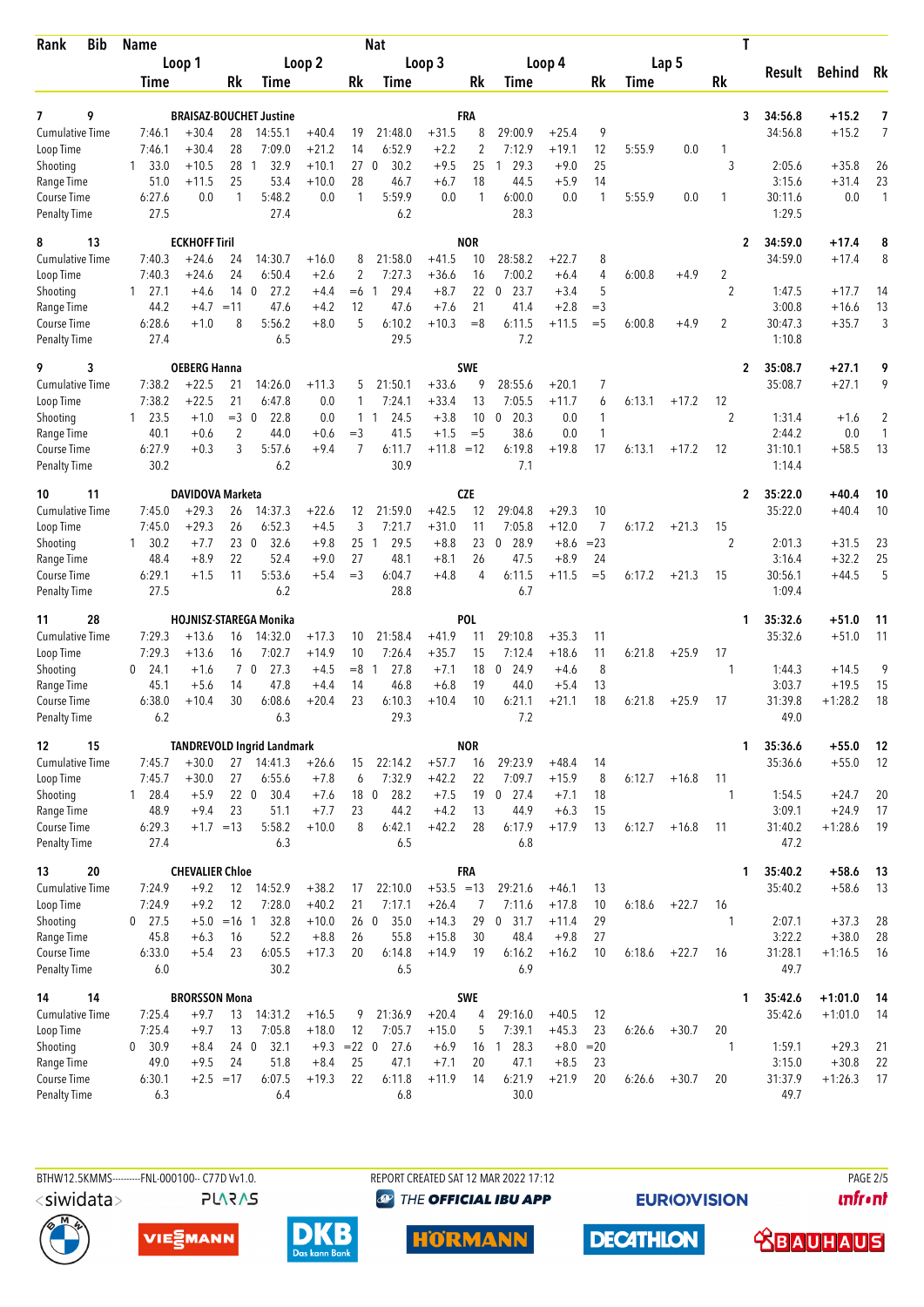| <b>Bib</b><br>Rank                  | <b>Name</b><br>Loop 1 |                                        |                 |                                |                    |                  | <b>Nat</b>             |                              |             | T                    |                              |                      |        |         |                      |                                    |                        |          |
|-------------------------------------|-----------------------|----------------------------------------|-----------------|--------------------------------|--------------------|------------------|------------------------|------------------------------|-------------|----------------------|------------------------------|----------------------|--------|---------|----------------------|------------------------------------|------------------------|----------|
|                                     |                       |                                        | Loop 2          |                                |                    | Loop 3           |                        |                              |             | Loop 4               | Lap 5                        |                      |        | Result  |                      | <b>Behind</b>                      | Rk                     |          |
|                                     | Time                  |                                        | Rk              | Time                           |                    | Rk               | Time                   |                              | Rk          | Time                 |                              | Rk                   | Time   |         | Rk                   |                                    |                        |          |
| 30<br>15                            |                       | <b>FIALKOVA Paulina</b>                |                 |                                |                    |                  |                        |                              | <b>SVK</b>  |                      |                              |                      |        |         |                      | 35:52.9<br>3                       | $+1:11.3$              | 15       |
| <b>Cumulative Time</b>              | 7:21.4                | $+5.7$                                 | 8               | 14:59.5                        | $+44.8$            | 21               |                        | $22:28.2 +1:11.7$            | 21          | 29:38.1              | $+1:02.6$                    | 16                   |        |         |                      | 35:52.9                            | $+1:11.3$              | 15       |
| Loop Time                           | 7:21.4                | $+5.7$                                 | 8               | 7:38.1                         | $+50.3$            | 26               | 7:28.7                 | $+38.0$                      | 17          | 7:09.9               | $+16.1$                      | 9                    | 6:14.8 | $+18.9$ | 13                   |                                    |                        |          |
| Shooting                            | 23.5<br>0             | $+1.0$                                 | $=$ 3           | $\overline{2}$<br>28.9         | $+6.1$             | $=14$            | 29.1<br>1              | $+8.4$                       | 21          | 25.2<br>0            | $+4.9$                       | 9                    |        |         | 3                    | 1:46.9                             | $+17.1$                | 12       |
| Range Time<br><b>Course Time</b>    | 44.2<br>6:31.2        | $+4.7$<br>$+3.6$                       | $=11$<br>20     | 46.7<br>6:00.5                 | $+3.3$<br>$+12.3$  | 8<br>10          | 48.0<br>6:12.0         | $+8.0$<br>$+12.1$            | 25<br>15    | 45.2<br>6:18.5       | $+6.6$<br>$+18.5$            | $=16$<br>16          | 6:14.8 | $+18.9$ | 13                   | 3:04.1<br>31:17.0                  | $+19.9$<br>$+1:05.4$   | 16<br>14 |
| <b>Penalty Time</b>                 | 5.9                   |                                        |                 | 50.9                           |                    |                  | 28.7                   |                              |             | 6.2                  |                              |                      |        |         |                      | 1:31.8                             |                        |          |
| 16<br>4                             |                       | <b>HAUSER Lisa Theresa</b>             |                 |                                |                    |                  |                        |                              | <b>AUT</b>  |                      |                              |                      |        |         |                      | 35:54.1<br>2                       | $+1:12.5$              | 16       |
| <b>Cumulative Time</b>              | 7:21.5                | $+5.8$                                 | 9               | 14:20.5                        | $+5.8$             | 4                | 22:15.3                | $+58.8$                      | 17          | 29:31.4              | $+55.9$                      | 15                   |        |         |                      | 35:54.1                            | $+1:12.5$              | 16       |
| Loop Time                           | 7:21.5                | $+5.8$                                 | 9               | 6:59.0<br>28.9<br>$\Omega$     | $+11.2$            | $=7$<br>$= 14$ 2 | 7:54.8                 | $+1:04.1$                    | 26          | 7:16.1<br>21.2       | $+22.3$                      | 14<br>$\overline{2}$ | 6:22.7 | $+26.8$ | 18<br>$\overline{2}$ |                                    |                        |          |
| Shooting<br>Range Time              | 27.8<br>0<br>45.2     | $+5.3$<br>$+5.7$                       | $=19$<br>15     | 47.4                           | $+6.1$<br>$+4.0$   | 11               | 27.4<br>44.3           | $+6.7$<br>$+4.3$             | 14<br>$=14$ | $\mathbf{0}$<br>42.1 | $+0.9$<br>$+3.5$             | $=9$                 |        |         |                      | 1:45.4<br>2:59.0                   | $+15.6$<br>$+14.8$     | 10<br>11 |
| <b>Course Time</b>                  | 6:28.7                | $+1.1$                                 | 9               | 6:04.5                         | $+16.3$            | 18               | 6:17.6                 | $+17.7$                      | 20          | 6:27.5               | $+27.5$                      | 21                   | 6:22.7 | $+26.8$ | 18                   | 31:41.0                            | $+1:29.4$              | 20       |
| <b>Penalty Time</b>                 | 7.5                   |                                        |                 | 7.1                            |                    |                  | 52.8                   |                              |             | 6.5                  |                              |                      |        |         |                      | 1:14.1                             |                        |          |
| 17<br>6                             |                       |                                        |                 | <b>CHEVALIER-BOUCHET Anais</b> |                    |                  |                        |                              | FRA         |                      |                              |                      |        |         |                      | 35:54.2                            | $+1:12.6$              | 17       |
| <b>Cumulative Time</b><br>Loop Time | 7:38.6<br>7:38.6      | $+22.9$<br>$+22.9$                     | 22<br>22        | 14:49.9<br>7:11.3              | $+35.2$<br>$+23.5$ | 16<br>15         | 22:10.0<br>7:20.1      | $+53.5$<br>$+29.4$           | $=13$<br>8  | 29:39.0<br>7:29.0    | $+1:03.5$<br>$+35.2$         | 17<br>18             | 6:15.2 | $+19.3$ | 14                   | 35:54.2                            | $+1:12.6$              | 17       |
| Shooting                            | 23.8<br>1             | $+1.3$                                 | 6               | 26.7<br>-1                     | $+3.9$             | $=4$             | 27.5<br>-1             | $+6.8$                       | 15          | 25.9<br>1            | $+5.6$                       | 13                   |        |         | 4                    | 1:44.0                             | $+14.2$                | 8        |
| Range Time                          | 41.4                  | $+1.9$                                 | 4               | 46.1                           | $+2.7$             | 6                | 45.2                   | $+5.2$                       | 17          | 42.2                 | $+3.6$                       | 11                   |        |         |                      | 2:54.9                             | $+10.7$                | 7        |
| Course Time                         | 6:28.1                | $+0.5$                                 | 4               | 5:56.3                         | $+8.1$             | 6                | 6:05.5                 | $+5.6$                       | 5           | 6:15.7               | $+15.7$                      | 8                    | 6:15.2 | $+19.3$ | 14                   | 31:00.8                            | $+49.2$                | 7        |
| <b>Penalty Time</b>                 | 29.1                  |                                        |                 | 28.9                           |                    |                  | 29.4                   |                              |             | 31.1                 |                              |                      |        |         |                      | 1:58.5                             |                        |          |
| 22<br>18                            |                       | <b>NILSSON Stina</b>                   |                 |                                |                    |                  |                        |                              | <b>SWE</b>  |                      |                              |                      |        |         |                      | 36:06.0<br>4                       | $+1:24.4$              | 18       |
| <b>Cumulative Time</b><br>Loop Time | 7:52.7<br>7:52.7      | $+37.0$<br>$+37.0$                     | 29<br>29        | $15:15.9 + 1:01.2$<br>7:23.2   | $+35.4$            | 28<br>20         | 7:21.1                 | $22:37.0 +1:20.5$<br>$+30.4$ | 25<br>9     | 30:04.5<br>7:27.5    | $+1:29.0$<br>$+33.7$         | 22<br>17             | 6:01.5 | $+5.6$  | 3                    | 36:06.0                            | $+1:24.4$              | 18       |
| Shooting                            | 1 39.1                | $+16.6$                                | 30              | 32.1<br>-1                     | $+9.3$             | $=22$            | 28.9<br>-1             | $+8.2$                       | 20          | 28.2<br>-1           | $+7.9$                       | 19                   |        |         | 4                    | 2:08.4                             | $+38.6$                | 29       |
| Range Time                          | 55.0                  | $+15.5$                                | 30              | 50.6                           | $+7.2$             | 20               | 44.3                   | $+4.3 = 14$                  |             | 47.6                 | $+9.0$                       | $= 25$               |        |         |                      | 3:17.5                             | $+33.3$                | 27       |
| Course Time                         | 6:29.2                | $+1.6$                                 | 12              | 6:04.1                         | $+15.9$            | 16               | 6:08.1                 | $+8.2$                       | 7           | 6:11.8               | $+11.8$                      | 7                    | 6:01.5 | $+5.6$  | 3                    | 30:54.7                            | $+43.1$                | 4        |
| <b>Penalty Time</b>                 | 28.5                  |                                        |                 | 28.5                           |                    |                  | 28.7                   |                              |             | 28.1                 |                              |                      |        |         |                      | 1:53.9                             |                        |          |
| 23<br>19                            |                       | <b>EDER Mari</b>                       |                 |                                |                    |                  |                        |                              | FIN         |                      |                              |                      |        |         |                      | 36:07.7<br>3                       | $+1:26.1$              | 19       |
| <b>Cumulative Time</b><br>Loop Time | 7:30.2<br>7:30.2      | $+14.5$<br>$+14.5$                     | $=17$<br>$=17$  | 15:00.6<br>7:30.4              | $+45.9$<br>$+42.6$ | 22<br>22         | 7:29.8                 | $22:30.4 +1:13.9$<br>$+39.1$ | 23<br>18    | 7:30.9               | $30:01.3 +1:25.8$<br>$+37.1$ | 21<br>20             | 6:06.4 | $+10.5$ | 6                    | 36:07.7                            | $+1:26.1$              | 19       |
| Shooting                            | 35.5<br>0             | $+13.0$                                | 29              | 38.0<br>$\mathbf{1}$           | $+15.2$            | 30               | 33.1<br>$\overline{1}$ | $+12.4$                      | 28          | 28.7<br>1            | $+8.4$                       | 22                   |        |         | 3                    | 2:15.4                             | $+45.6$                | 30       |
| Range Time                          | 51.8                  | $+12.3$                                | 27              | 57.1                           | $+13.7$            | 30               | 50.5                   | $+10.5$                      | 27          | 45.5                 | $+6.9$                       | 18                   |        |         |                      | 3:24.9                             | $+40.7$                | 29       |
| <b>Course Time</b>                  | 6:32.1                | $+4.5$                                 | 22              | 6:03.9                         | $+15.7$            | 15               | 6:10.2                 | $+10.3$                      | $=8$        | 6:16.7               | $+16.7$                      | 11                   | 6:06.4 | $+10.5$ | 6                    | 31:09.3                            | $+57.7$                | 11       |
| <b>Penalty Time</b>                 | 6.3                   |                                        |                 | 29.4                           |                    |                  | 29.1                   |                              |             | 28.6                 |                              |                      |        |         |                      | 1:33.5                             |                        |          |
| 24<br>20<br>Cumulative Time         | 7:52.8                | <b>HILDEBRAND Franziska</b><br>$+37.1$ |                 |                                | $+50.1$            |                  |                        | $22:35.7 +1:19.2$            | GER         |                      | $29:58.0 + 1:22.5$           |                      |        |         |                      | 36:22.3<br>$\mathbf{2}$<br>36:22.3 | $+1:40.7$<br>$+1:40.7$ | 20<br>20 |
| Loop Time                           | 7:52.8                | $+37.1$                                | 30<br>30        | 15:04.8<br>7:12.0              | $+24.2$            | 24<br>16         | 7:30.9                 | $+40.2$                      | 24<br>21    | 7:22.3               | $+28.5$                      | 20<br>15             | 6:24.3 | $+28.4$ | 19                   |                                    |                        |          |
| Shooting                            | 127.6                 | $+5.1$                                 | 18 0            | 28.6                           |                    | $+5.8$ = 12 1    | 26.4                   | $+5.7$                       |             | 11 0 29.4            | $+9.1 = 26$                  |                      |        |         | 2                    | 1:52.1                             | $+22.3$                | 19       |
| Range Time                          | 47.2                  | $+7.7$                                 | 20              | 49.1                           | $+5.7$             | 15               | 47.8                   | $+7.8 = 23$                  |             | 45.2                 | $+6.6 = 16$                  |                      |        |         |                      | 3:09.3                             | $+25.1$                | 18       |
| Course Time                         | 6:36.9                | $+9.3$                                 | 28              | 6:16.7                         | $+28.5$            | 28               | 6:12.9                 | $+13.0$                      | 18          | 6:30.5               | $+30.5$                      | 22                   | 6:24.3 | $+28.4$ | 19                   | 32:01.3                            | $+1:49.7$              | 22       |
| <b>Penalty Time</b>                 | 28.6                  |                                        |                 | 6.2                            |                    |                  | 30.2                   |                              |             | 6.5                  |                              |                      |        |         |                      | 1:11.7                             |                        |          |
| 5<br>21                             |                       | <b>WIERER Dorothea</b>                 |                 |                                |                    |                  |                        |                              | <b>ITA</b>  |                      |                              |                      |        |         |                      | 36:23.8<br>3                       | $+1:42.2$              | 21       |
| <b>Cumulative Time</b><br>Loop Time | 7:20.7<br>7:20.7      | $+5.0$<br>$+5.0$                       | 5<br>5          | 14:40.5<br>7:19.8              | $+25.8$<br>$+32.0$ | 14<br>19         | 22:10.7<br>7:30.2      | $+54.2$<br>$+39.5$           | 15<br>19    | 7:37.5               | $29:48.2 +1:12.7$<br>$+43.7$ | 18<br>22             | 6:35.6 | $+39.7$ | 23                   | 36:23.8                            | $+1:42.2$              | 21       |
| Shooting                            | $0$ 25.6              | $+3.1$                                 | 12 <sub>1</sub> | 24.7                           | $+1.9$             |                  | 3 1<br>22.4            | $+1.7$                       | 3           | 26.1<br>1            | $+5.8$                       | $=14$                |        |         | 3                    | 1:38.9                             | $+9.1$                 | 4        |
| Range Time                          | 43.2                  | $+3.7$                                 | $=6$            | 44.0                           | $+0.6$             | $=$ 3            | 42.6                   | $+2.6$                       | $= 8$       | 46.2                 | $+7.6$                       | 21                   |        |         |                      | 2:56.0                             | $+11.8$                | 9        |
| Course Time                         | 6:30.1                | $+2.5 = 17$                            |                 | 6:06.0                         | $+17.8$            | 21               | 6:17.8                 | $+17.9$                      | 21          | 6:21.8               | $+21.8$                      | 19                   | 6:35.6 | $+39.7$ | 23                   | 31:51.3                            | $+1:39.7$              | 21       |
| <b>Penalty Time</b>                 | 7.3                   |                                        |                 | 29.7                           |                    |                  | 29.8                   |                              |             | 29.5                 |                              |                      |        |         |                      | 1:36.4                             |                        |          |
| 29<br>22                            |                       | <b>MINKKINEN Suvi</b>                  |                 |                                |                    |                  |                        | $22:23.2 +1:06.7$            | <b>FIN</b>  |                      | $29:53.9 +1:18.4$            |                      |        |         |                      | 36:25.6<br>1                       | $+1:44.0$              | 22       |
| <b>Cumulative Time</b><br>Loop Time | 7:26.0<br>7:26.0      | $+10.3$<br>$+10.3$                     | 14<br>14        | 15:01.7<br>7:35.7              | $+47.0$<br>$+47.9$ | 23<br>24         | 7:21.5                 | $+30.8$                      | 19<br>10    | 7:30.7               | $+36.9$                      | 19<br>19             | 6:31.7 | $+35.8$ | 22                   | 36:25.6                            | $+1:44.0$              | 22       |
| Shooting                            | $0$ 23.4              | $+0.9$                                 |                 | 2 <sub>1</sub><br>29.2         | $+6.4$             | 16 0             | 24.0                   | $+3.3$                       | 8           | $0$ 26.1             | $+5.8$                       | $=14$                |        |         | 1                    | 1:42.8                             | $+13.0$                | 7        |
| Range Time                          | 42.3                  | $+2.8$                                 | 5               | 51.0                           | $+7.6$             | 22               | 43.5                   | $+3.5$                       | 12          | 42.1                 | $+3.5$                       | $=9$                 |        |         |                      | 2:58.9                             | $+14.7$                | 10       |
| Course Time                         | 6:37.4                | $+9.8$                                 | 29              | 6:14.9                         | $+26.7$            | 26               | 6:31.0                 | $+31.1$                      | 25          | 6:41.8               | $+41.8$                      | 26                   | 6:31.7 | $+35.8$ | 22                   | 32:36.8                            | $+2:25.2$              | 25       |
| <b>Penalty Time</b>                 | 6.2                   |                                        |                 | 29.8                           |                    |                  | 6.9                    |                              |             | 6.7                  |                              |                      |        |         |                      | 49.8                               |                        |          |

<siwidata>

BTHW12.5KMMS---------FNL-000100-- C77D Vv1.0. **PLARAS**  REPORT CREATED SAT 12 MAR 2022 17:12 <sup><sup>9</sup> THE OFFICIAL IBU APP</sup>

**EURIOVISION** 

**PAGE 3/5** *<u><u>Infront</u>*</u>







**DECATHLON HÖRMANN**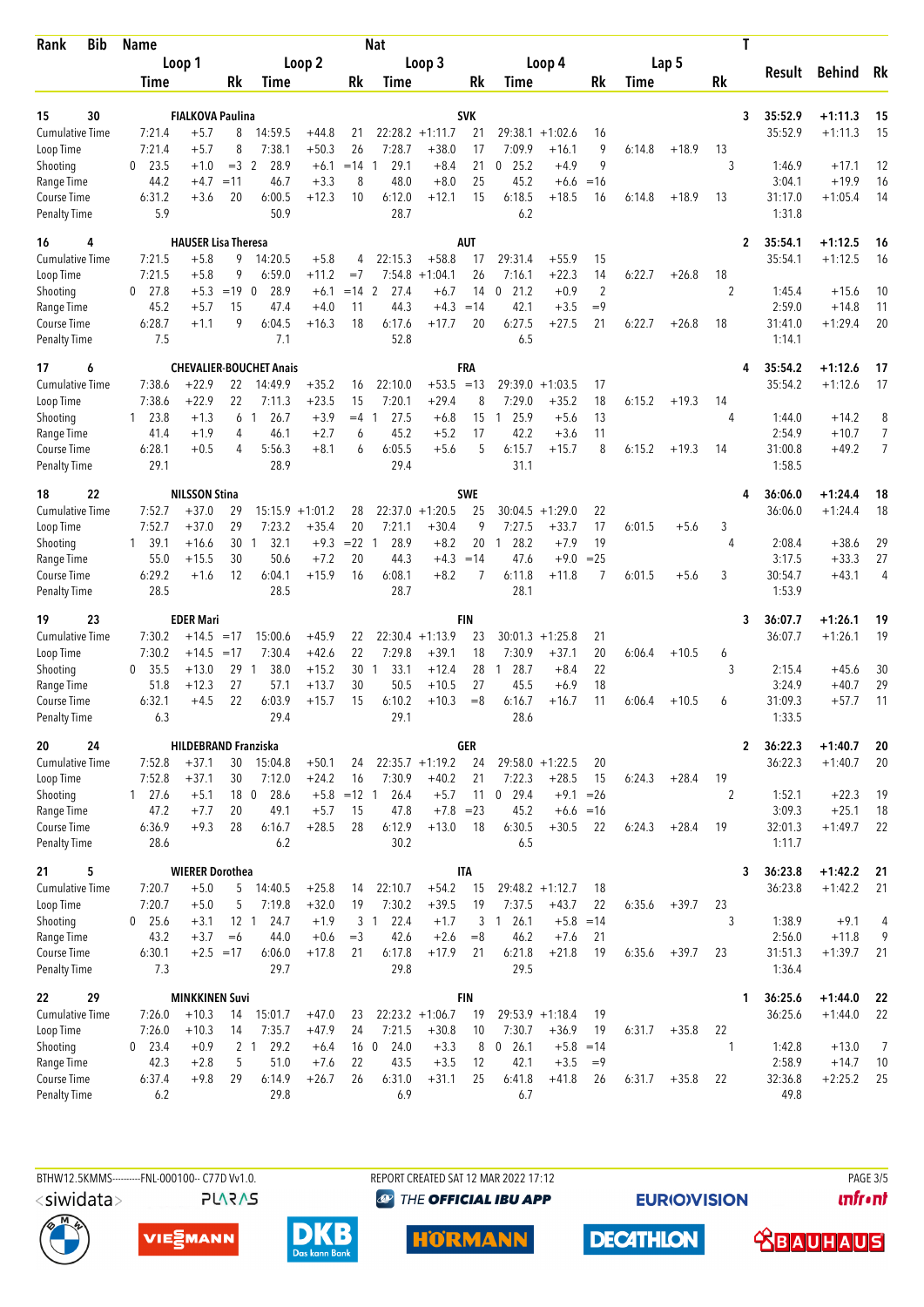| <b>Bib</b><br>Rank                 | <b>Name</b>            |                                |                      |                                   |                    |                       | <b>Nat</b>                      |                    |                       |                                  |                    |              |        | T                 |         |                         |                         |                     |  |
|------------------------------------|------------------------|--------------------------------|----------------------|-----------------------------------|--------------------|-----------------------|---------------------------------|--------------------|-----------------------|----------------------------------|--------------------|--------------|--------|-------------------|---------|-------------------------|-------------------------|---------------------|--|
|                                    | Loop 1                 |                                | Loop 2               |                                   |                    |                       | Loop 3                          |                    |                       |                                  | Loop 4             |              |        | Lap 5             |         |                         | <b>Behind</b><br>Result |                     |  |
|                                    | Time                   |                                | Rk                   | Time                              |                    | Rk                    | Time                            |                    | Rk                    | Time                             |                    | Rk           | Time   |                   | Rk      |                         |                         | Rk                  |  |
|                                    |                        |                                |                      |                                   |                    |                       |                                 |                    |                       |                                  |                    |              |        |                   |         |                         |                         |                     |  |
| 8<br>23<br><b>Cumulative Time</b>  | 7:21.2                 | <b>BESCOND Anais</b><br>$+5.5$ | 7                    | 15:05.7                           | $+51.0$            | 25                    |                                 | $22:56.4 +1:39.9$  | FRA<br>27             | 30:29.8                          | $+1:54.3$          | 24           |        |                   |         | 5<br>36:57.6<br>36:57.6 | $+2:16.0$<br>$+2:16.0$  | 23<br>23            |  |
| Loop Time                          | 7:21.2                 | $+5.5$                         | 7                    | 7:44.5                            | $+56.7$            | 28                    |                                 | $7:50.7 +1:00.0$   | 25                    | 7:33.4                           | $+39.6$            | 21           | 6:27.8 | $+31.9$           | 21      |                         |                         |                     |  |
| Shooting                           | 27.2<br>0              | $+4.7$                         | 15                   | $\overline{2}$<br>34.5            | $+11.7$            | 29                    | 2<br>31.6                       | $+10.9$            | 27                    | 26.2<br>1                        | $+5.9$             | 16           |        |                   | 5       | 1:59.6                  | $+29.8$                 | 22                  |  |
| Range Time                         | 45.9                   | $+6.4$                         | 17                   | 51.3                              | $+7.9$             | 24                    | 52.7                            | $+12.7$            | 29                    | 45.9                             | $+7.3$             | 20           |        |                   |         | 3:15.8                  | $+31.6$                 | 24                  |  |
| Course Time<br><b>Penalty Time</b> | 6:28.8<br>6.5          | $+1.2$                         | 10                   | 5:59.5<br>53.7                    | $+11.3$            | 9                     | 6:04.0<br>54.0                  | $+4.1$             | 3                     | 6:17.5<br>29.9                   | $+17.5$            | 12           | 6:27.8 | $+31.9$           | 21      | 31:17.6<br>2:24.2       | $+1:06.0$               | 15                  |  |
| 24<br>16                           |                        | JISLOVA Jessica                |                      |                                   |                    |                       |                                 |                    | <b>CZE</b>            |                                  |                    |              |        |                   |         | 37:08.3<br>2            | $+2:26.7$               | 24                  |  |
| <b>Cumulative Time</b>             | 7:32.6                 | $+16.9$                        | 19                   | 14:37.9                           | $+23.2$            | 13                    | 22:16.0                         | $+59.5$            | 18                    | 30:26.8                          | $+1:51.3$          | 23           |        |                   |         | 37:08.3                 | $+2:26.7$               | 24                  |  |
| Loop Time                          | 7:32.6                 | $+16.9$                        | 19                   | 7:05.3                            | $+17.5$            | 11                    | 7:38.1                          | $+47.4$            | 24                    | 8:10.8                           | $+1:17.0$          | 26           | 6:41.5 | $+45.6$           | 26      |                         |                         |                     |  |
| Shooting                           | 32.0<br>0              | $+9.5$                         | $=25$                | 27.2<br>- 0                       | $+4.4$             | $=6$                  | 37.4<br>$\mathbf 0$             | $+16.7$            | 30                    | $\mathbf{2}$<br>26.3             | +6.0               | 17           |        |                   | 2       | 2:03.1                  | $+33.3$                 | 24                  |  |
| Range Time                         | 52.2<br>6:33.9         | $+12.7$<br>$+6.3$              | 28<br>24             | 49.4<br>6:09.4                    | $+6.0$<br>$+21.2$  | 17<br>25              | 44.9<br>6:46.6                  | $+4.9$<br>$+46.7$  | 16<br>29              | 45.8<br>6:31.8                   | $+7.2$<br>$+31.8$  | 19<br>23     | 6:41.5 |                   |         | 3:12.3<br>32:43.2       | $+28.1$<br>$+2:31.6$    | $=19$<br>27         |  |
| Course Time<br><b>Penalty Time</b> | 6.4                    |                                |                      | 6.5                               |                    |                       | 6.5                             |                    |                       | 53.2                             |                    |              |        | $+45.6$           | 26      | 1:12.7                  |                         |                     |  |
| 25<br>26                           |                        | <b>IRWIN Deedra</b>            |                      |                                   |                    |                       |                                 |                    | USA                   |                                  |                    |              |        |                   |         | 37:12.9<br>1            | $+2:31.3$               | 25                  |  |
| Cumulative Time                    | 7:30.2                 | $+14.5$                        | $=17$                | 15:09.2                           | $+54.5$            | 26                    | 22:43.5                         | $+1:27.0$          | 26                    | 30:33.9                          | $+1:58.4$          | 25           |        |                   |         | 37:12.9                 | $+2:31.3$               | 25                  |  |
| Loop Time                          | 7:30.2                 | $+14.5$                        | $=17$                | 7:39.0                            | $+51.2$            | 27<br>$=4$ 0          | 7:34.3                          | $+43.6$            | 23                    | 7:50.4                           | $+56.6$            | 25           | 6:39.0 | $+43.1$           | 25<br>1 |                         |                         |                     |  |
| Shooting<br>Range Time             | 27.5<br>0<br>48.2      | $+5.0$<br>$+8.7$               | $=16$<br>21          | 26.7<br>$\mathbf{1}$<br>46.8      | $+3.9$<br>$+3.4$   | 9                     | 27.7<br>47.8                    | $+7.0$<br>$+7.8$   | 17<br>$= 23$          | $\boldsymbol{0}$<br>28.9<br>49.7 | $+8.6$<br>$+11.1$  | $= 23$<br>29 |        |                   |         | 1:51.0<br>3:12.5        | $+21.2$<br>$+28.3$      | 18<br>21            |  |
| Course Time                        | 6:35.4                 | $+7.8$                         | 26                   | 6:20.8                            | $+32.6$            | 30                    | 6:39.1                          | $+39.2$            | 26                    | 6:53.7                           | $+53.7$            | 29           | 6:39.0 | $+43.1$           | 25      | 33:08.0                 | $+2:56.4$               | 29                  |  |
| <b>Penalty Time</b>                | 6.5                    |                                |                      | 31.3                              |                    |                       | 7.3                             |                    |                       | 7.0                              |                    |              |        |                   |         | 52.2                    |                         |                     |  |
| 21<br>26                           |                        |                                |                      | <b>KNOTTEN Karoline Offigstad</b> |                    |                       |                                 |                    | <b>NOR</b>            |                                  |                    |              |        |                   |         | 37:29.3<br>4            | $+2:47.7$               | 26                  |  |
| <b>Cumulative Time</b>             | 7:23.6                 | $+7.9$                         | 10                   | 14:30.3                           | $+15.6$            | 7                     |                                 | $22:29.9 +1:13.4$  | 22                    |                                  | $30:51.1 + 2:15.6$ | 26           |        |                   |         | 37:29.3                 | $+2:47.7$               | 26                  |  |
| Loop Time                          | 7:23.6                 | $+7.9$                         | 10                   | 7:06.7                            | $+18.9$            | 13                    | 7:59.6                          | $+1:08.9$          | 27                    | 8:21.2                           | $+1:27.4$          | 28           | 6:38.2 | $+42.3$           | 24      |                         |                         |                     |  |
| Shooting<br>Range Time             | $0$ 22.5<br>40.9       | 0.0<br>$+1.4$                  | 3                    | 23.3<br>$1\quad0$<br>43.6         | $+0.5$<br>$+0.2$   | $\overline{c}$        | 2 <sub>2</sub><br>22.2<br>41.2  | $+1.5$<br>$+1.2$   | 2<br>$\overline{c}$   | 2 21.7<br>41.5                   | $+1.4$<br>$+2.9$   | 4<br>5       |        |                   | 4       | 1:29.8<br>2:47.2        | 0.0<br>$+3.0$           | 1<br>$\overline{2}$ |  |
| Course Time                        | 6:36.1                 | $+8.5$                         | 27                   | 6:16.5                            | $+28.3$            | 27                    | 6:21.2                          | $+21.3$            | 23                    | 6:42.0                           | $+42.0$            | 27           | 6:38.2 | $+42.3$           | 24      | 32:34.0                 | $+2:22.4$               | 24                  |  |
| <b>Penalty Time</b>                | 6.5                    |                                |                      | 6.5                               |                    |                       | 57.1                            |                    |                       | 57.6                             |                    |              |        |                   |         | 2:07.9                  |                         |                     |  |
| 18<br>27                           |                        | <b>HINZ Vanessa</b>            |                      |                                   |                    |                       |                                 |                    | GER                   |                                  |                    |              |        |                   |         | 37:52.8<br>4            | $+3:11.2$               | 27                  |  |
| Cumulative Time                    | 7:24.3                 | $+8.6$                         | 11                   |                                   | $15:19.1 + 1:04.4$ | 29                    |                                 | $23:23.4 +2:06.9$  | 28                    |                                  | $31:05.1 + 2:29.6$ | 27           |        |                   |         | 37:52.8                 | $+3:11.2$               | 27                  |  |
| Loop Time                          | 7:24.3                 | $+8.6$                         | 11                   |                                   | $7:54.8$ +1:07.0   | 29                    |                                 | $8:04.3 +1:13.6$   | 28                    | 7:41.7                           | $+47.9$            | 24           | 6:47.7 | $+51.8$           | 27      |                         |                         |                     |  |
| Shooting                           | 25.0<br>0              | $+2.5$<br>$+6.9$               | 8<br>$=18$           | $\overline{2}$<br>29.5<br>50.5    | $+6.7$<br>$+7.1$   | 17 <sub>2</sub><br>19 | 23.0<br>42.8                    | $+2.3$<br>$+2.8$   | 6                     | 32.9<br>0<br>52.6                | $+12.6$<br>$+14.0$ | 30<br>30     |        |                   | 4       | 1:50.5<br>3:12.3        | $+20.7$<br>$+28.1$      | 17<br>$=19$         |  |
| Range Time<br><b>Course Time</b>   | 46.4<br>6:31.5         | $+3.9$                         | 21                   | 6:09.1                            | $+20.9$            | 24                    | 6:26.3                          | $+26.4$            | 10<br>24              | 6:42.3                           | $+42.3$            | 28           | 6:47.7 | $+51.8$           | 27      | 32:36.9                 | $+2:25.3$               | 26                  |  |
| <b>Penalty Time</b>                | 6.4                    |                                |                      | 55.2                              |                    |                       | 55.2                            |                    |                       | 6.8                              |                    |              |        |                   |         | 2:03.6                  |                         |                     |  |
| 27<br>28                           |                        | <b>GASPARIN Elisa</b>          |                      |                                   |                    |                       |                                 |                    | SUI                   |                                  |                    |              |        |                   |         | 38:04.8<br>4            | $+3:23.2$               | 28                  |  |
| <b>Cumulative Time</b>             | 7:20.4                 | $+4.7$                         | 4                    | 14:57.0                           | $+42.3$            | 20                    |                                 | $22:27.7 +1:11.2$  | 20                    |                                  | $31:15.2 +2:39.7$  | 28           |        |                   |         | 38:04.8                 | $+3:23.2$               | 28                  |  |
| Loop Time                          | 7:20.4                 | $+4.7$                         | 4                    | 7:36.6                            | $+48.8$            | 25                    | 7:30.7                          | $+40.0$            | 20                    |                                  | $8:47.5 +1:53.7$   | 30           | 6:49.6 | $+53.7$           | 29      |                         |                         |                     |  |
| Shooting<br>Range Time             | $0$ 25.3<br>43.3       | $+2.8$<br>$+3.8$               | $= 9 \quad 1$<br>8   | 28.0<br>49.2                      | $+5.2$<br>$+5.8$   | 16                    | 23.6<br>11 <sub>0</sub><br>43.0 | $+2.9$<br>$+3.0$   | $\mathcal{I}$<br>11   | 3 29.4<br>46.3                   | $+9.1$<br>$+7.7$   | $=26$<br>22  |        |                   | 4       | 1:46.4<br>3:01.8        | $+16.6$<br>$+17.6$      | 11<br>14            |  |
| Course Time                        | 6:30.6                 | $+3.0$                         | 19                   | 6:17.1                            | $+28.9$            | 29                    | 6:40.5                          | $+40.6$            | 27                    | 6:39.0                           | $+39.0$            | 25           | 6:49.6 | $+53.7$           | 29      | 32:56.8                 | $+2:45.2$               | 28                  |  |
| <b>Penalty Time</b>                | 6.5                    |                                |                      | 30.3                              |                    |                       | 7.2                             |                    |                       | 1:22.1                           |                    |              |        |                   |         | 2:06.2                  |                         |                     |  |
| 7<br>29                            |                        | <b>SIMON Julia</b>             |                      |                                   |                    |                       |                                 |                    | <b>FRA</b>            |                                  |                    |              |        |                   |         | 5<br>39:39.6            | $+4:58.0$               | 29                  |  |
| <b>Cumulative Time</b>             | 7:39.8                 | $+24.1$                        | 23                   | 15:12.8                           | $+58.1$            | 27                    |                                 | $23:23.8 + 2:07.3$ | 29                    |                                  | $31:38.0 + 3:02.5$ | 29           |        |                   |         | 39:39.6                 | $+4:58.0$               | 29                  |  |
| Loop Time                          | 7:39.8                 | $+24.1$                        | 23                   | 7:33.0<br>28.6                    | $+45.2$            | 23<br>$+5.8$ = 12 1   |                                 | $8:11.0 + 1:20.3$  | 29                    |                                  | $8:14.2 +1:20.4$   | 27           |        | $8:01.6 + 2:05.7$ | 30      |                         |                         |                     |  |
| Shooting<br>Range Time             | $1 \quad 25.4$<br>43.5 | $+2.9$<br>$+4.0$               | 11 <sub>2</sub><br>9 | 47.7                              | $+4.3$             | 13                    | 20.7<br>41.5                    | 0.0<br>$+1.5$      | $\mathbf{1}$<br>$=$ 5 | 21.3<br>$\mathbf{1}$<br>42.6     | $+1.0$<br>$+4.0$   | 3<br>12      |        |                   | 5       | 1:36.1<br>2:55.3        | $+6.3$<br>$+11.1$       | 3<br>8              |  |
| Course Time                        | 6:28.2                 | $+0.6$                         | $=$ 5                | 5:52.3                            | $+4.1$             | 2                     | 6:57.0                          | $+57.1$            | 30                    | 6:57.2                           | $+57.2$            | 30           |        | $8:01.6 + 2:05.7$ | 30      | 34:16.3                 | $+4:04.7$               | 30                  |  |
| <b>Penalty Time</b>                | 28.1                   |                                |                      | 52.9                              |                    |                       | 32.4                            |                    |                       | 34.4                             |                    |              |        |                   |         | 2:27.9                  |                         |                     |  |
| 25<br>30                           |                        | LIEN Ida                       |                      |                                   |                    |                       |                                 |                    | <b>NOR</b>            |                                  |                    |              |        |                   |         | 40:01.0<br>9            | $+5:19.4$               | 30                  |  |
| <b>Cumulative Time</b>             | 7:33.7                 | $+18.0$                        | 20                   |                                   | $15:49.0 + 1:34.3$ | 30                    |                                 | $24:47.3 + 3:30.8$ | 30                    |                                  | $33:12.5 +4:37.0$  | 30           |        |                   |         | 40:01.0                 | $+5:19.4$               | 30                  |  |
| Loop Time                          | 7:33.7                 | $+18.0$                        | 20                   |                                   | $8:15.3 +1:27.5$   | 30                    |                                 | $8:58.3 + 2:07.6$  | 30                    |                                  | $8:25.2 +1:31.4$   | 29           | 6:48.5 | $+52.6$           | 28<br>9 |                         |                         |                     |  |
| Shooting<br>Range Time             | 0 32.0<br>52.5         | $+9.5$<br>$+13.0$              | $= 25 \quad 3$<br>29 | 33.1<br>55.4                      | $+10.3$<br>$+12.0$ | 29                    | 28 4<br>29.9<br>50.7            | $+9.2$<br>$+10.7$  | 28                    | 24 2 28.3<br>49.2                | $+8.0$<br>$+10.6$  | $=20$<br>28  |        |                   |         | 2:03.4<br>3:27.8        | $+33.6$<br>$+43.6$      | 25<br>30            |  |
| Course Time                        | 6:35.1                 | $+7.5$                         | 25                   | 6:01.8                            | $+13.6$            | 14                    | 6:20.3                          | $+20.4$            | 22                    | 6:37.5                           | $+37.5$            | 24           | 6:48.5 | $+52.6$           | 28      | 32:23.2                 | $+2:11.6$               | 23                  |  |
| <b>Penalty Time</b>                | 6.1                    |                                |                      | 1:18.0                            |                    |                       | 1:47.2                          |                    |                       | 58.4                             |                    |              |        |                   |         | 4:09.8                  |                         |                     |  |
|                                    |                        |                                |                      |                                   |                    |                       |                                 |                    |                       |                                  |                    |              |        |                   |         |                         |                         |                     |  |

<siwidata>

BTHW12.5KMMS---------FNL-000100-- C77D Vv1.0. **PLARAS**  REPORT CREATED SAT 12 MAR 2022 17:12 <sup><sup>9</sup> THE OFFICIAL IBU APP</sup>

**EURIOVISION** 

**PAGE 4/5** *<u><u>Infront</u>*</u>







**HÖRMANN**